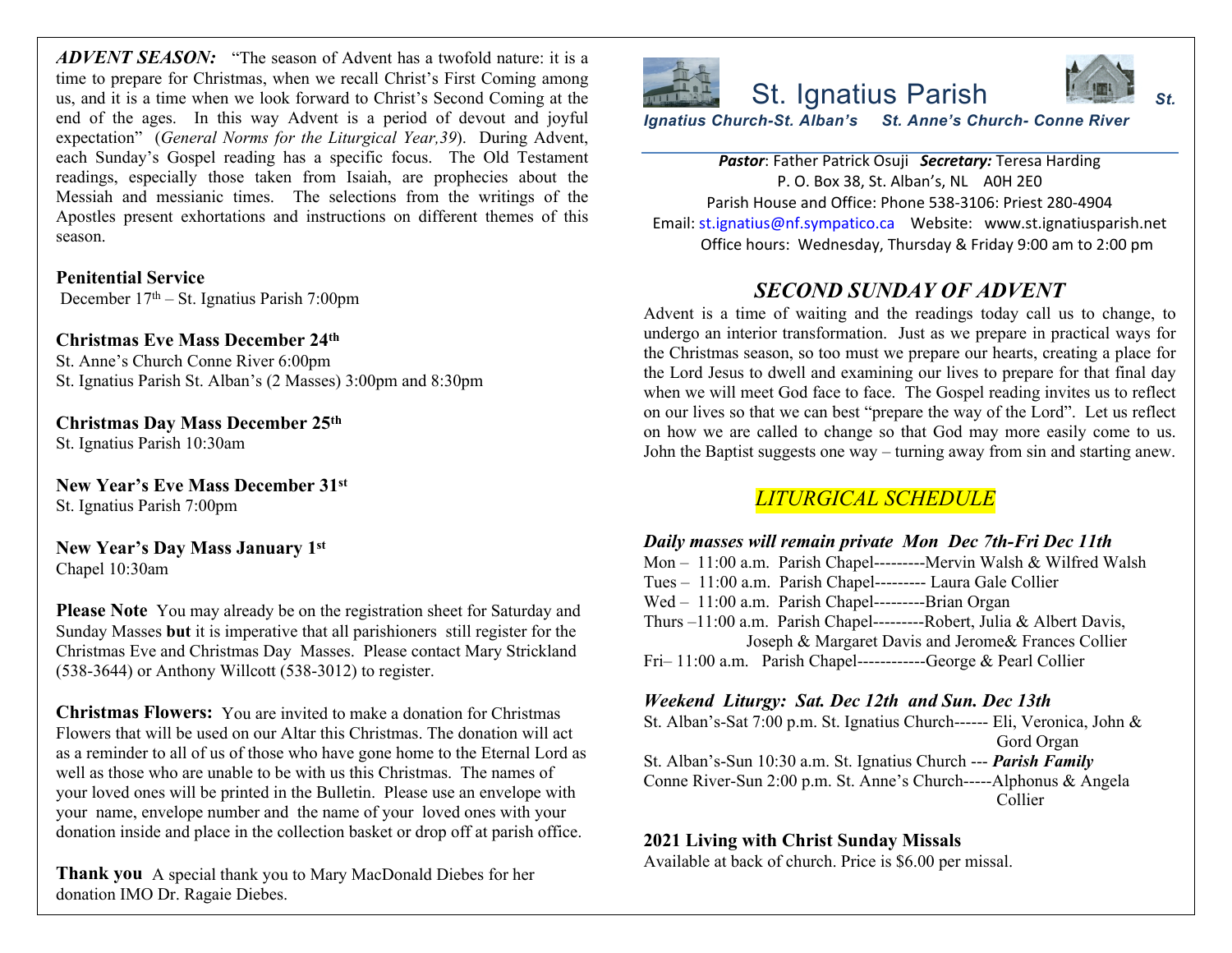# **Ministries**' **schedule for Weekend Masses**

**Weekly Parish Income**

| <b>DATE</b>                | <b>Sacristan</b> | <b>Reader</b> | <b>Eucharistic</b>    | <b>Music</b> |
|----------------------------|------------------|---------------|-----------------------|--------------|
|                            |                  |               | <b>Minister</b>       |              |
| Dec 5                      | Edith O          | Ann B         |                       | McKenna B    |
|                            | Monica K         |               | <b>Father Patrick</b> | Valerie C    |
| Dec 6                      | Edith O          | Mark W        |                       |              |
|                            | Monica K         |               | <b>Father Patrick</b> |              |
| <b>Dec 12</b>              | Teresa H         | Monica W      |                       |              |
|                            | Ann M            |               | <b>Father Patrick</b> |              |
| Dec 13                     | Teresa H         | Cindy B       |                       | Jessica W    |
|                            | Ann M            |               | <b>Father Patrick</b> |              |
| St. Ignatius Church        |                  |               | \$1095.00             |              |
| St. Anne's Church          |                  |               | 152.00                |              |
| Parish Dues                |                  |               | 25.00                 |              |
| Donations                  |                  |               | 7000.00               |              |
| Mass Stipend               |                  |               | 35.00                 |              |
| Living with Christ Missals |                  |               | 87.00                 |              |

#### **Advent Tree - please note changes**

During this season we will once again be decorating the Jesse tree. Each week the decorations to be coloured and prepared will be available at the back of the church for the children. As you arrive each Sunday, please have your child go directly to the tree and place his/her ornaments on the tree. Due to health precautions we will not bring the children to the tree as a group. The readings for each ornament will be presented by one of the students each week. If your child is interested in doing a reading please contact Cindy Benoit, Valerie Hoskins or Connie Willcott.

#### **Christmas Tickets**

The parish would like to thank St. Alban's Clover Farm for the beautiful prizes they have donated for our annual Christmas ticket draw. Tickets are available at St. Alban's Clover Farm for \$1.00 each.

#### **Communion Procession**

It would be preferable for parishioners seated on right side of aisle to come forward first to receive Holy Communion followed by those seated on left side of aisle.

#### *WELCOME TO ST. IGNATIUS PARISH AND ST. ANNE'S CHURCH:*

*We are happy to have you here in our parish. It is our hope that you experience the presence of Christ during our worship.*

#### **Food Bank for Advent**

This year we will be partnering with the Town of St. Alban's to help us reach families in need for Christmas.

We will be collecting food items over the next few weeks to make up individual food hampers for families in St. Alban's in need. The help of the parishioners would be greatly appreciated.

A box will be located at the back of the Church for you to drop your nonperishable food items.

#### **Burial of ashes in the province of NL**

In the past, virtually all burials - whether of cremated or non cremated remains - were handled through Funeral Homes who provided all the necessary documents and permits required by the Province. Today, more and more, people who no longer have a connection to a Funeral Home and have been given custody of the ashes of their loved ones, are coming forward asking for burial. This is a good thing and we welcome those who want the prayers of the Church at the time of burial. We need to be sure that we, as a parish, comply with all the legal and regulatory requirements of the Province.

Therefore, as of **Janurary 1st, 2021**, to have loved ones' ashes buried in our cemeteries, whether you are from our Parish or from outside the Province, whether you are dealing with a Funeral Director of handling the burial personally, the family is **required** to have the following documents: the original burial permit and a Statement of Death. The parish has to be notified of the death and pending burial.

Burial of ashes in a cemetery without notification to the parish and funeral home is **strictly prohibited.**

**In the past, our funeral directors have often submitted the permits after the burial, this is no longer permitted. There will be no burial taking place without a burial permit provided prior to the burial. It is the responsibility of the family to ensure the permit is submitted.**

#### **Advent Folders**

Available on the table at the back of the Church.

#### **Knights of Columbus**

December  $12<sup>th</sup>$  at 7:00 pm., the Knights of Columbus will have a special Mass for all their deceased members.